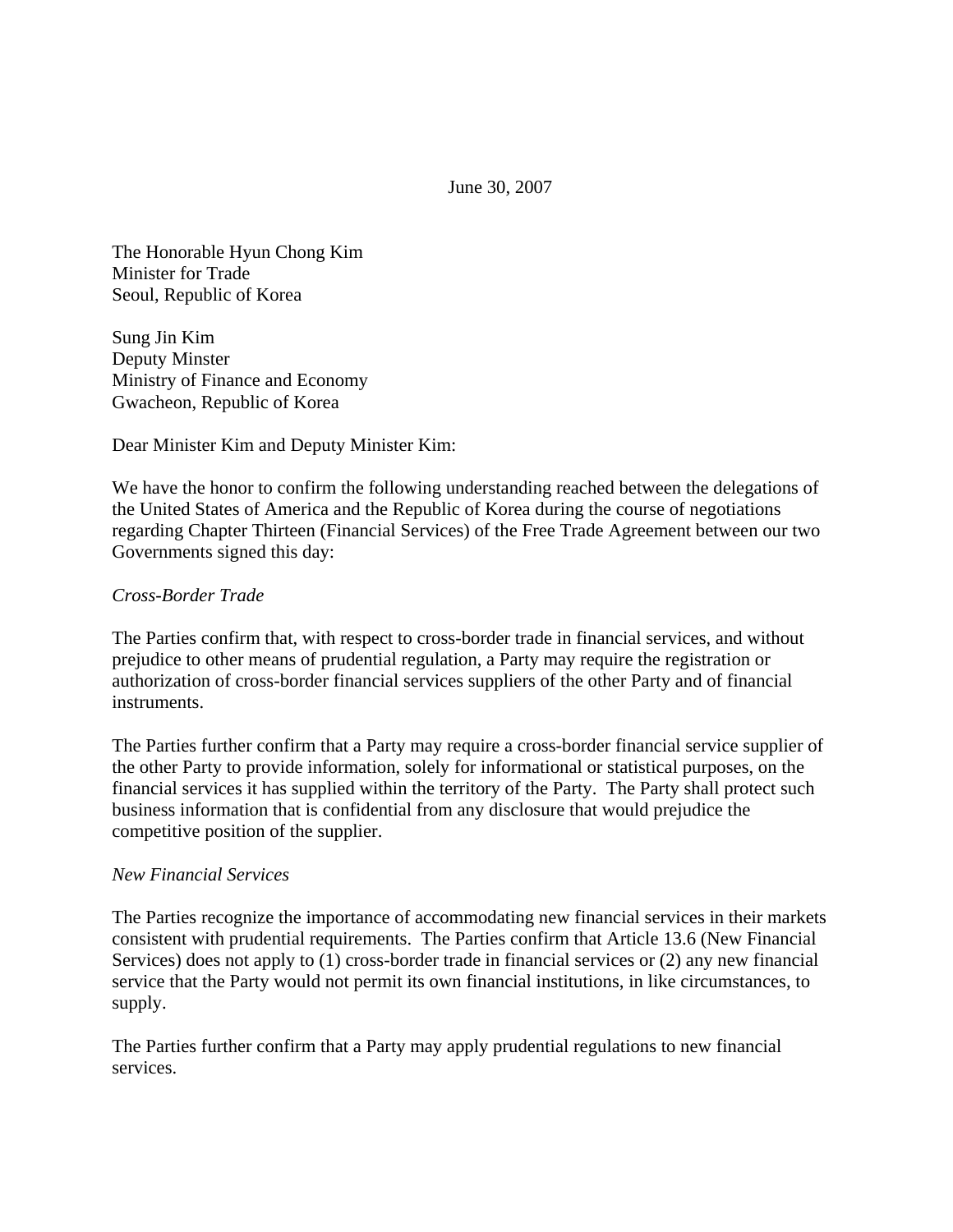The Honorable Hyun Chong Kim Page Two

## *Transparency*

The Parties discussed the application and licensing requirements set forth in Article 13.11.9 (Transparency) and agree that each Party's current practices are consistent with that Article. Korea has confirmed that the 120-day period in Article 13.11.9 does not include periods during which the applicants are engaged in efforts to meet regulatory requirements for the relevant license. In the case of insurance, Korea's current practice is to make a preliminary decision on an application within 90 days and to make a final decision no later than 60 days after it receives the completed application. Korea expressed its intention not to extend the existing 90-day limitation for making a preliminary decision on an application to supply insurance services.

# *Self-Regulatory Organizations*

The Parties confirm that the Korea Insurance Development Institute is a self-regulatory organization as defined in Chapter Thirteen (Financial Services) and is subject to the disciplines of Article 13.12 (Self Regulatory Organizations). This confirmation is without prejudice to the status of any other organization in this or any other financial services subsector.

For greater certainty, if the FSC or the Financial Supervisory Service (FSS) delegates a function related to insurance to a self-regulatory organization or other non-governmental body, the FSC or FSS shall take reasonable steps to ensure compliance with Article 13.11.3 (Transparency) and Article 21.4 (Review and Appeal) with regard to any actions taken by the organization or other non-governmental body pursuant to the delegated function.

## *Certain Government Entities*

The Parties confirm that the following entities, as currently structured, are covered by Chapter Thirteen, but shall not be considered financial institutions for purposes of that Chapter: Korea Deposit Insurance Corporation (KDIC), Resolution and Finance Corporation, Export-Import Bank of Korea, Korea Export Insurance Corporation, Korea Technology Credit Guarantee Fund, Credit Guarantee Fund, Korea Asset Management Corporation (KAMCO), and Korea Investment Corporation (KIC).

## *Chief Executive Officer*

For greater certainty, nothing in Article 13.8 (Senior Management and Board of Directors) limits a Party's ability to require the chief executive officer of a financial institution established under its laws to reside within its territory.

## *Transfer of Information*

The Parties recognize the importance of the cross-border transfer of information by financial institutions, and the United States welcomes Korea's commitment in paragraph 3(b) of Annex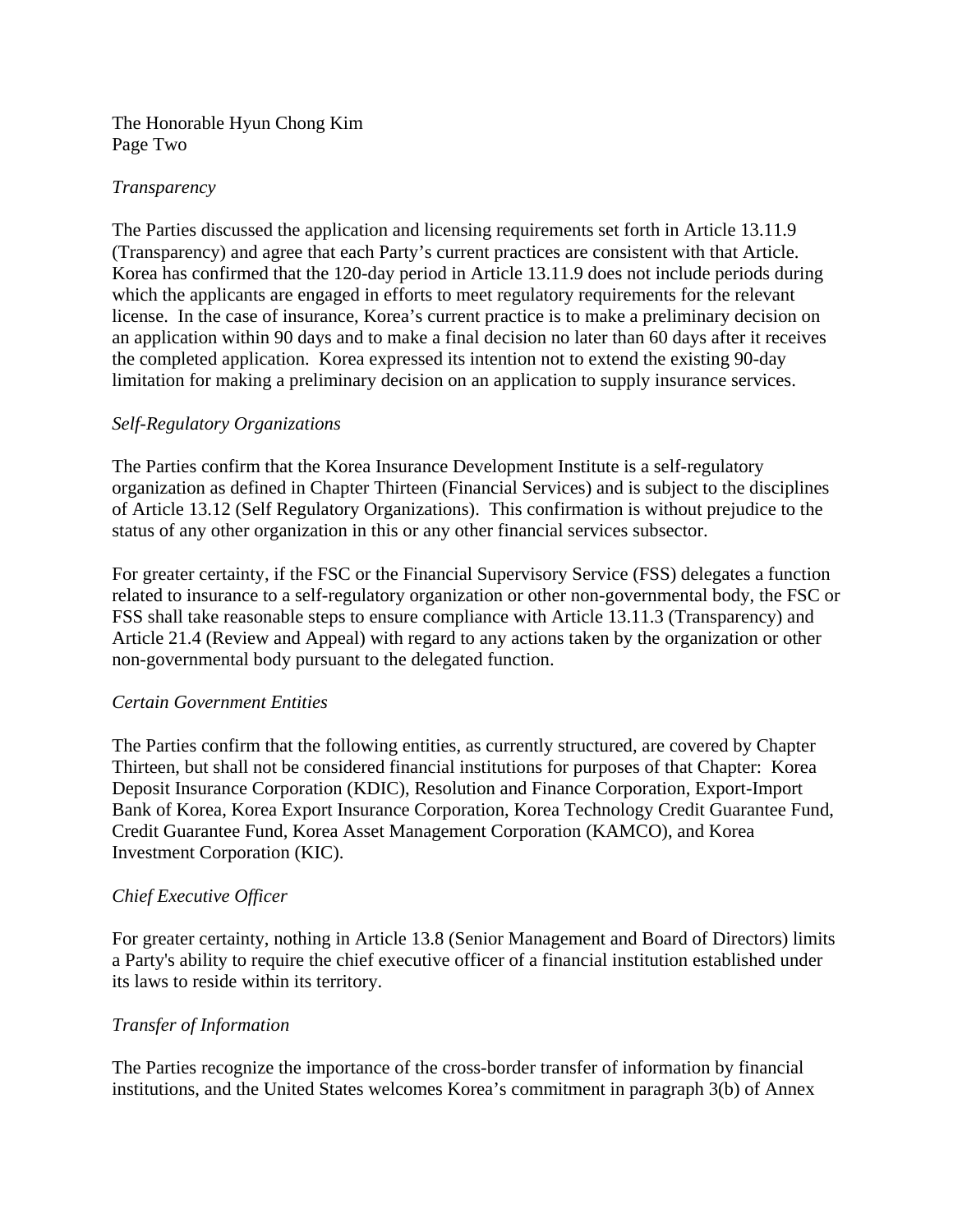The Honorable Hyun Chong Kim Page Three

13-A and Section B of Annex 13-B to undertake modifications to its regulatory regime that will permit those institutions to transfer such information. Korea has expressed its intent that these modifications will result in its adoption of approaches that are similar to those of the United States with respect to such areas as the protection of sensitive information of consumers, prohibitions on unauthorized reuse of the sensitive information, the ability of financial regulators to have access to records of financial institutions relating to the handling of such information, and requirements for the location of technology facilities.

# *Financial Services Initiatives*

Recognizing the positive steps Korea is taking as a part of its strategy to establish itself as a regional financial hub in East Asia, the United States welcomes three key regulatory initiatives of Korea currently underway:

- (a) the movement to a negative regulatory approach in the financial services sector;
- (b) implementation of Phase II of the Bancassurance regulations; and
- (c) further liberalization of foreign currency reserve requirements in the supply of insurance services.

Recognizing the positive steps the United States has made in the product approval system, Korea welcomes efficiencies introduced in the area of electronic product approval filing procedures for insurance; in particular:

- (a) all regional governments of the United States use the National Association of Insurance Commissioners' System for Electronic Rate & Form Filing, which by the end of 2005 had logged approximately 185,000 electronic filings; and
- (b) twenty-nine states have adopted the Interstate Insurance Compact, which permits the Product Regulation Commission to be the sole authority for approval of products in the following areas: life, annuities, long-term care, and disability income.

Korea welcomes progress by the National Association of Insurance Commissioners on its review of collateral requirements for suppliers of reinsurance. The NAIC will consider adopting changes to its Model Law in 2007. The United States will provide updates to Korea on this process in the FSC.

# *Supply of Insurance by the Postal Services to the Public*

1. The United States and Korea recognize that Korea Post is currently a government agency that is not regulated as a financial institution.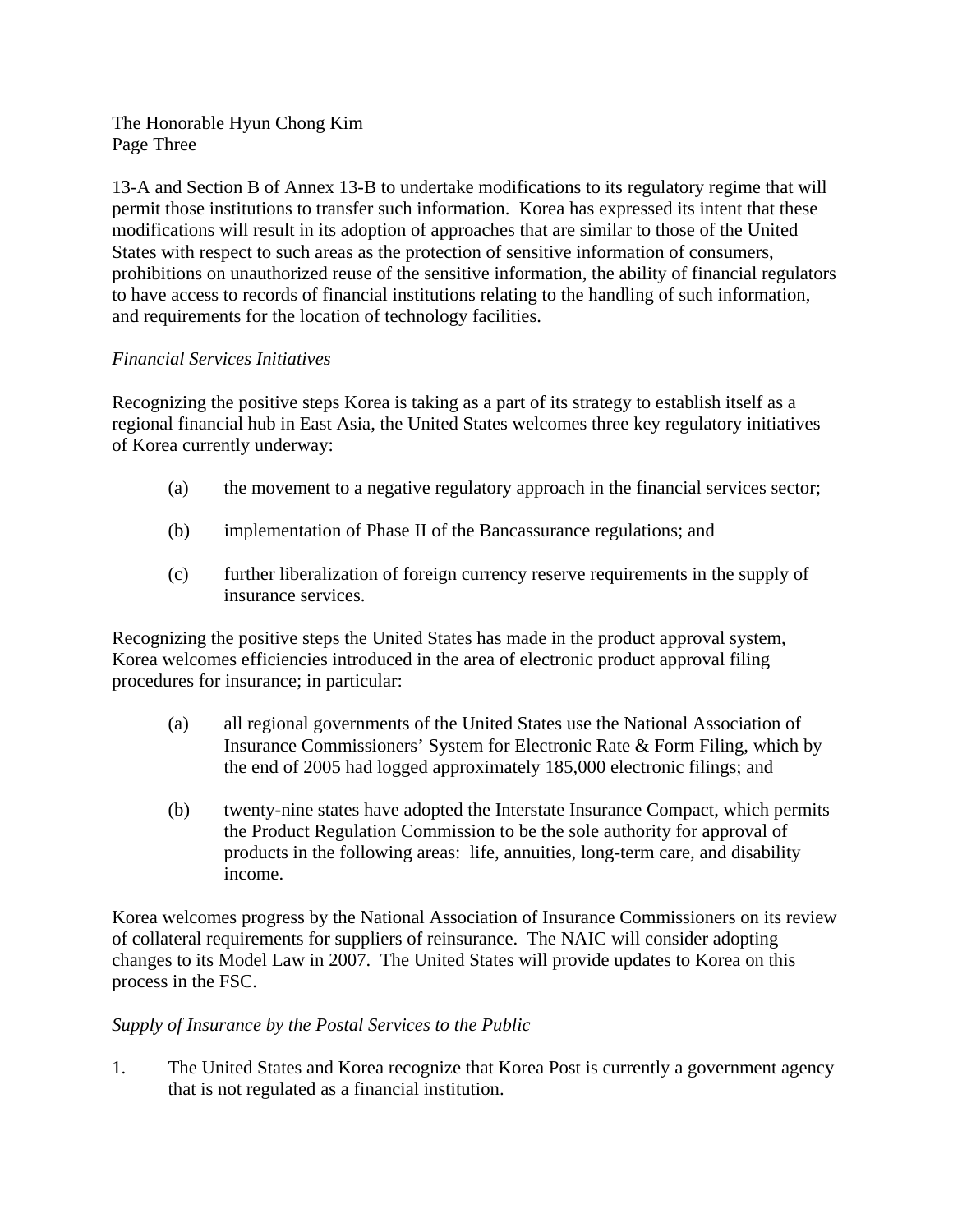The Honorable Hyun Chong Kim Page Four

- 2. The FSC shall:
	- (a) nominate at least half of the members of the Postal Finance Risk Management Committee and the Reserve Operation Deliberation Committee responsible for oversight of Korea Post's supply of insurance services;
	- (b) review any financial statements, settlement documents, or other information submitted to it by Korea Post with regard to insurance services supplied by Korea Post and, to the extent this review reveals any deficiencies, issue an opinion to that effect to Korea Post; and
	- (c) review the basic documents submitted to it by Korea Post related to insurance products supplied by Korea Post, including business operation manuals, terms and conditions of insurance, insurance premium and policy reserves calculation guidelines, and, if it identifies any deficiencies, issue recommendations with regard to necessary improvements.
- 3. Korea Post shall:
	- (a) submit to the FSC any financial statements, settlement documents and basic documents regarding insurance services supplied by Korea Post;
	- (b) conform its supply of insurance services with any opinion issued by the FSC in accordance with paragraph 2(b);
	- (c) take action on any recommendations regarding basic documents issued by the FSC in accordance with paragraph  $2(c)$ ;
	- (d) with respect to matters covered by Articles 61(4) and 67(1) of the Standards, obtain confirmation from KIDI or an actuarial firm registered with the FSC in accordance with Article 183 of the *Insurance Business Act*;
	- (e) in the event that the FSC issues an opinion or recommendation under paragraph 2(b) or 2(c), include the nature of the deficiency in a public notice as provided for in Article 64 of the Standards; and
	- (f) appoint the persons nominated by the FSC in accordance with paragraph 2(a) to be members of the committees for which the FSC nominates them.
- 4. In the event that Korea Post issues product-specific advertisements related to its insurance services, such advertisements shall be subject to the same approval requirements applicable to private suppliers of insurance services.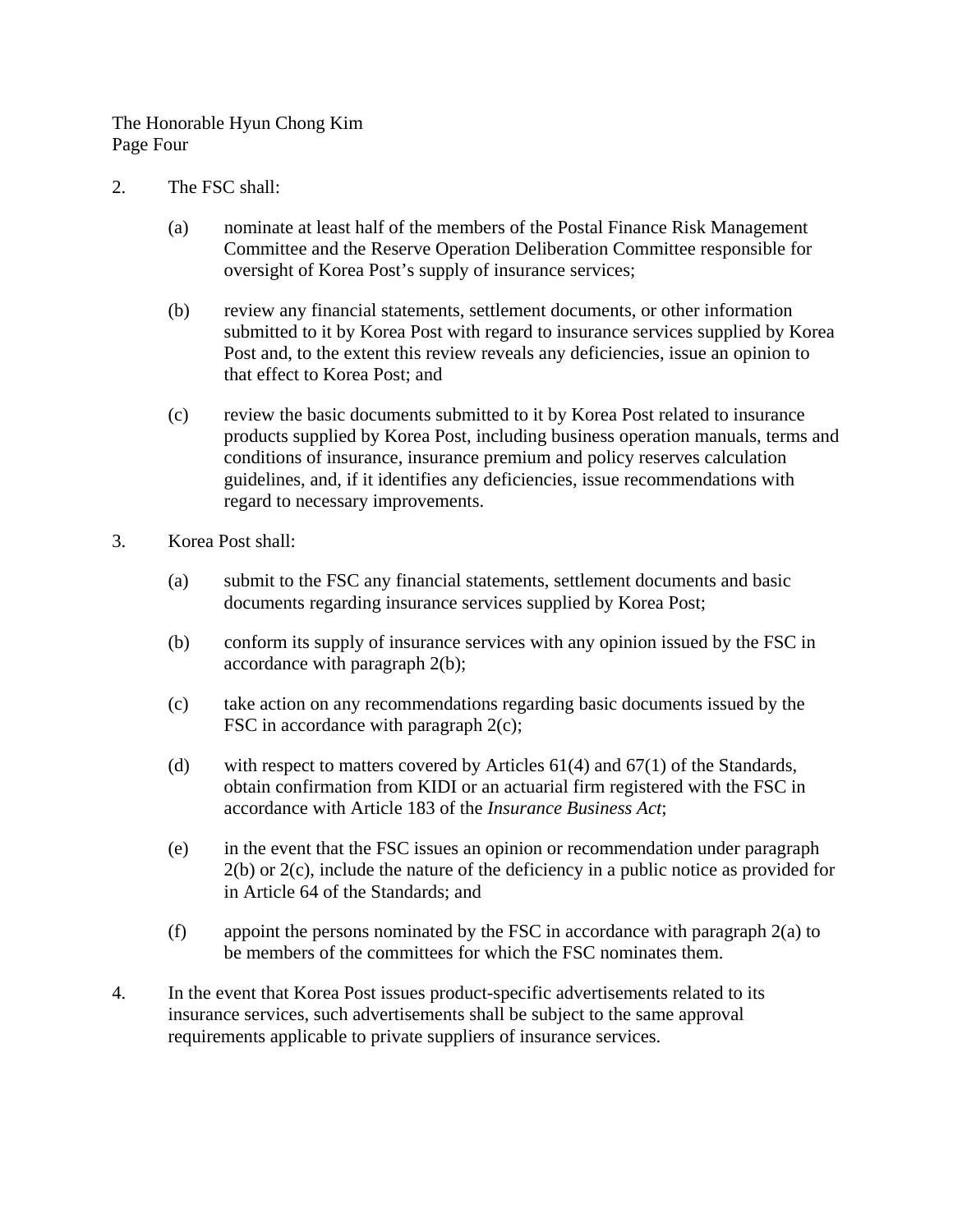The Honorable Hyun Chong Kim Page Five

- 5. Korea Post shall not issue new products, including variable life insurance, non-life insurance, and retirement insurance. Korea Post may modify<sup>[1](#page-4-0)</sup> existing products. In the event that it does so, the FSC shall issue its recommendation under paragraph 2(c) within the period provided under Section 8 of the *Regulation on Supervision of Insurance Business*. Before increasing the value limitation on the sale of an insurance product, Korea Post shall consult with the FSC, which shall provide public notice of the proposed increase and an opportunity for public comment. The FSC shall issue an opinion with regard to the proposed increase, which shall be favorable only if the increase is no more than the amount necessary to reflect inflation, and otherwise necessary and appropriate. Korea Post shall conform its actions to that opinion.
- 6. At the request of either Party, the Insurance Working Group established in Annex 13-C (Financial Services Committee) shall discuss issues related to insurance services supplied by Korea Post, including additional steps that may be necessary to achieve the objectives of Annex 13-D (Supply of Insurance by the Postal Services to the Public) and this letter.
- 7. For purposes of this letter:
	- (a) **FSC** means the Financial Supervisory Commission or any successor agency;
	- (b) **KIDI** means the Korea Insurance Development Institute or any successor institution; and
	- (c) **Standards** means Korea Post's Notification No. 2006-18, entitled "Standards for Sound Management of Postal Savings and Insurance."
- 8. Paragraphs 2, 3, and 4 shall become effective two years after the date this Agreement enters into force. If Korea Post ceases to supply insurance services to the public as a government agency, the Parties shall consult as to how to modify paragraphs 1 through 7.

We have the honor to propose that this letter and your letter in reply confirming that your Government shares this understanding shall constitute an integral part of the Free Trade Agreement.

Sincerely,

Susan C. Schwab Clay Lowery

United States Trade Representative Acting Under Secretary for International Affairs U.S. Department of Treasury

<span id="page-4-0"></span> $1$  For purposes of paragraph 5, modify includes to change terms and conditions as necessary to conform to insurance industry best practices or to conform to opinions or recommendations of the FSC. Modify does not include adding supplemental coverage in a manner equivalent to the creation of a new product line. New product line means insurance products covering risks other than those currently covered. Modify also does not include changing terms and conditions in a manner equivalent to the creation of a new product.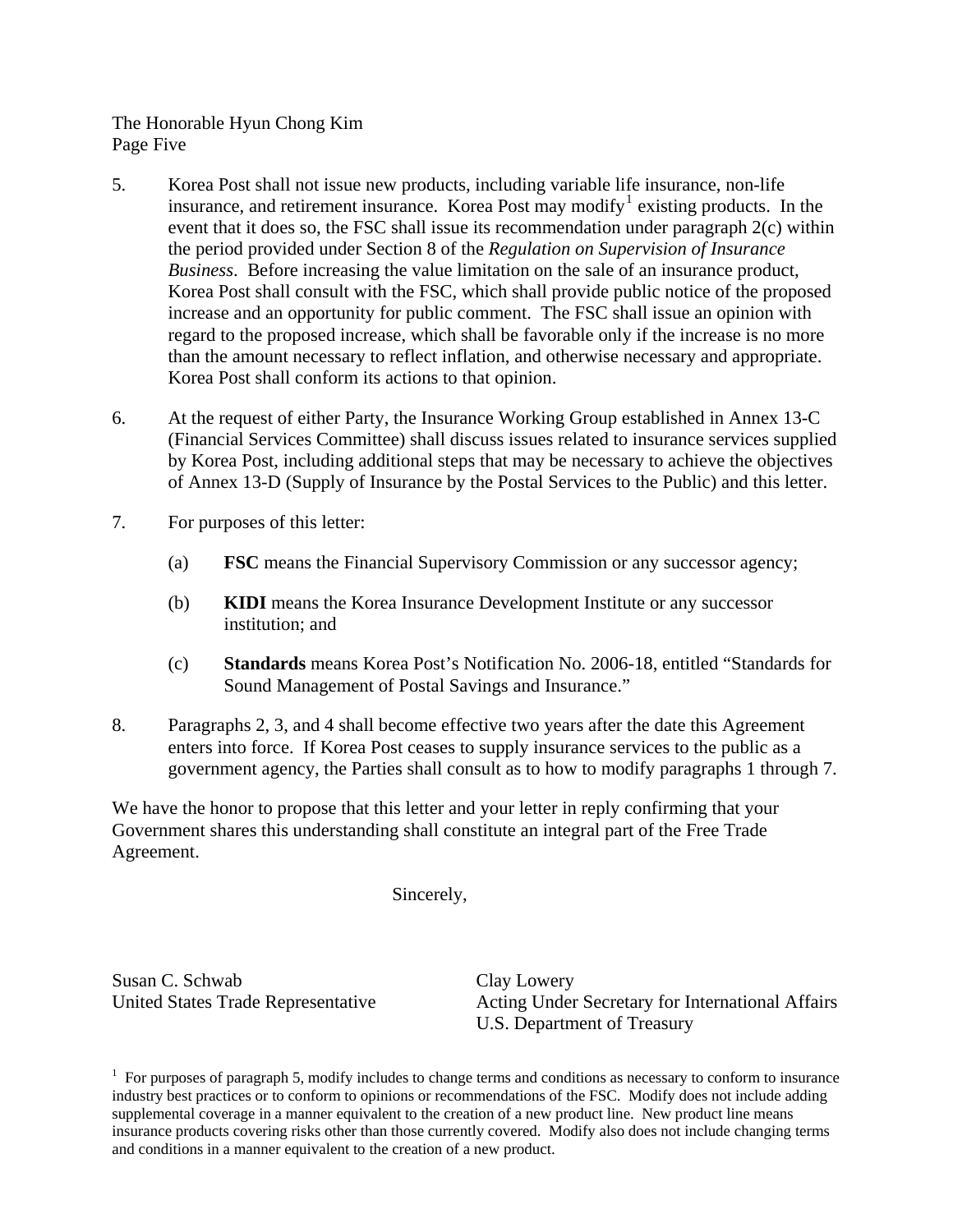June 30, 2007

The Honorable Susan C. Schwab United States Trade Representative Washington, D.C.

Clay Lowery Acting Under Secretary for International Affairs U.S. Department of Treasury Washington, D.C.

Dear Ambassador Schwab and Mr. Lowery:

We have the honor to acknowledge receipt of your letter of this date, which reads as follows:

We have the honor to confirm the following understanding reached between the delegations of the United States of America and the Republic of Korea during the course of negotiations regarding Chapter Thirteen (Financial Services) of the Free Trade Agreement between our two Governments signed this day:

#### *Cross-Border Trade*

The Parties confirm that, with respect to cross-border trade in financial services, and without prejudice to other means of prudential regulation, a Party may require the registration or authorization of cross-border financial services suppliers of the other Party and of financial instruments.

The Parties further confirm that a Party may require a cross-border financial service supplier of the other Party to provide information, solely for informational or statistical purposes, on the financial services it has supplied within the territory of the Party. The Party shall protect such business information that is confidential from any disclosure that would prejudice the competitive position of the supplier.

#### *New Financial Services*

The Parties recognize the importance of accommodating new financial services in their markets consistent with prudential requirements. The Parties confirm that Article 13.6 (New Financial Services) does not apply to (1) cross-border trade in financial services or (2) any new financial service that the Party would not permit its own financial institutions, in like circumstances, to supply.

The Parties further confirm that a Party may apply prudential regulations to new financial services.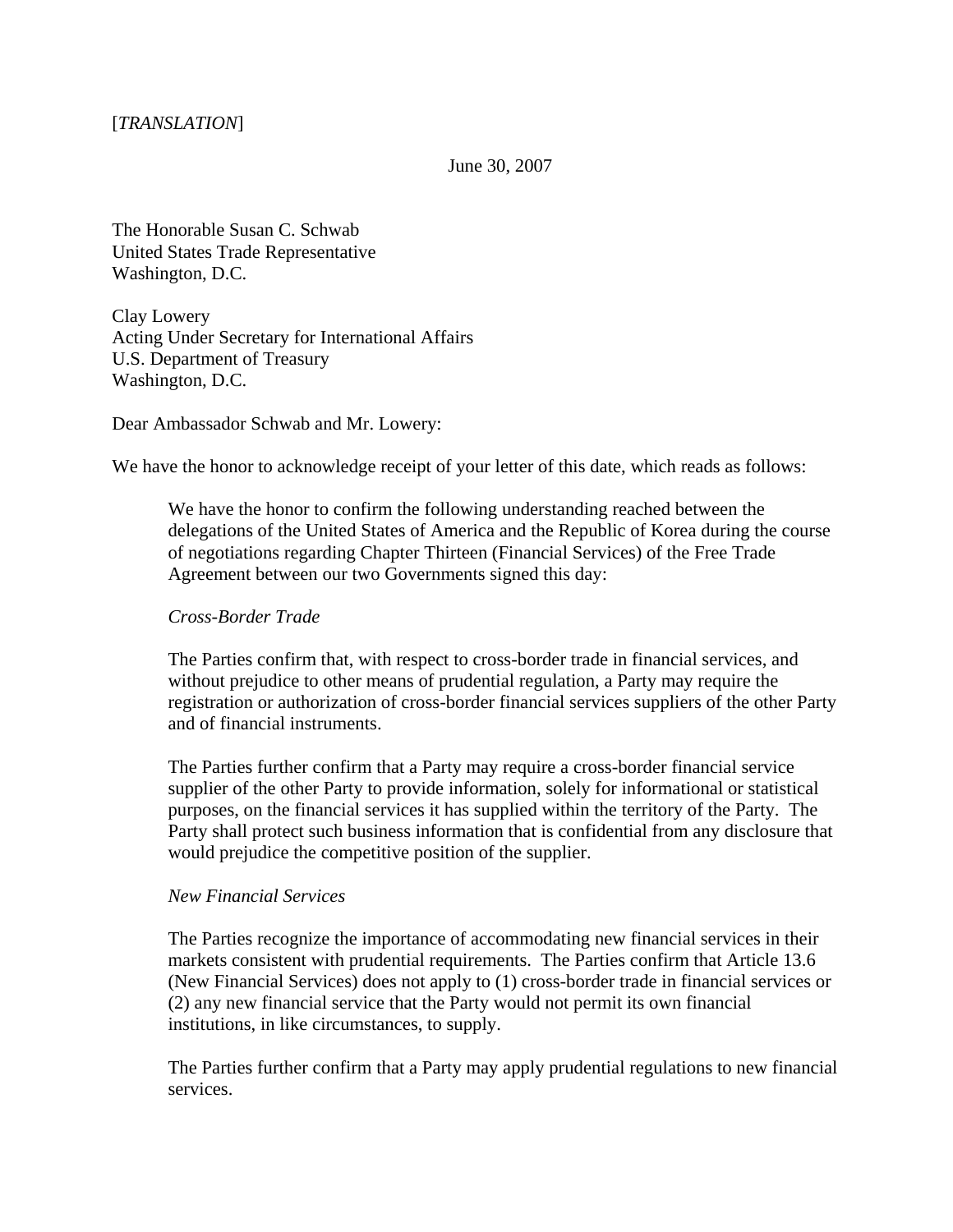## *Transparency*

The Parties discussed the application and licensing requirements set forth in Article 13.11.9 (Transparency) and agree that each Party's current practices are consistent with that Article. Korea has confirmed that the 120-day period in Article 13.11.9 does not include periods during which the applicants are engaged in efforts to meet regulatory requirements for the relevant license. In the case of insurance, Korea's current practice is to make a preliminary decision on an application within 90 days and to make a final decision no later than 60 days after it receives the completed application. Korea expressed its intention not to extend the existing 90-day limitation for making a preliminary decision on an application to supply insurance services.

## *Self-Regulatory Organizations*

The Parties confirm that the Korea Insurance Development Institute is a self-regulatory organization as defined in Chapter Thirteen (Financial Services) and is subject to the disciplines of Article 13.12 (Self Regulatory Organizations). This confirmation is without prejudice to the status of any other organization in this or any other financial services subsector.

For greater certainty, if the FSC or the Financial Supervisory Service (FSS) delegates a function related to insurance to a self-regulatory organization or other non-governmental body, the FSC or FSS shall take reasonable steps to ensure compliance with Article 13.11.3 (Transparency) and Article 21.4 (Review and Appeal) with regard to any actions taken by the organization or other non-governmental body pursuant to the delegated function.

## *Certain Government Entities*

The Parties confirm that the following entities, as currently structured, are covered by Chapter Thirteen, but shall not be considered financial institutions for purposes of that Chapter: Korea Deposit Insurance Corporation (KDIC), Resolution and Finance Corporation, Export-Import Bank of Korea, Korea Export Insurance Corporation, Korea Technology Credit Guarantee Fund, Credit Guarantee Fund, Korea Asset Management Corporation (KAMCO), and Korea Investment Corporation (KIC).

## *Chief Executive Officer*

For greater certainty, nothing in Article 13.8 (Senior Management and Board of Directors) limits a Party's ability to require the chief executive officer of a financial institution established under its laws to reside within its territory.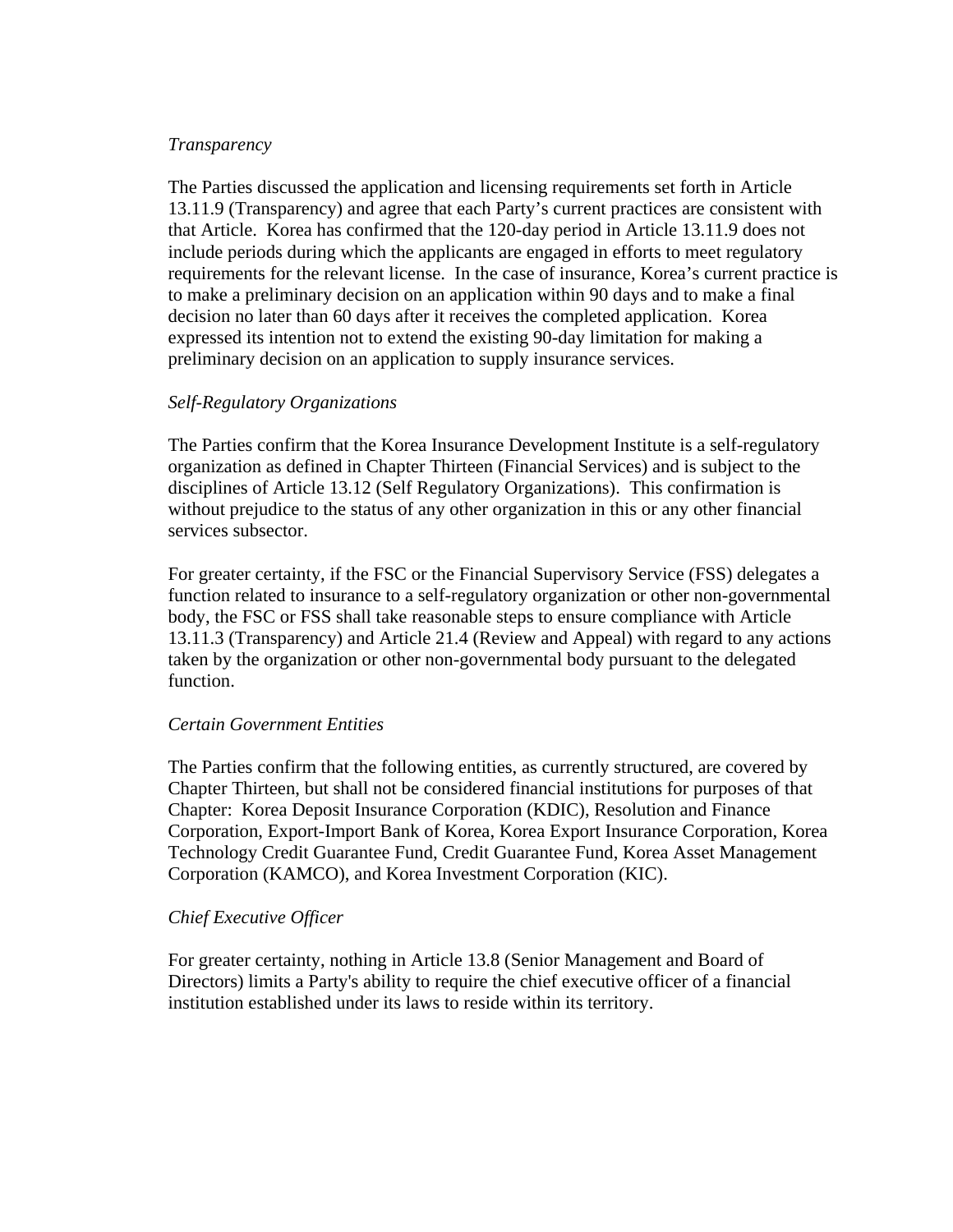## *Transfer of Information*

The Parties recognize the importance of the cross-border transfer of information by financial institutions, and the United States welcomes Korea's commitment in paragraph 3(b) of Annex 13-A and Section B of Annex 13-B to undertake modifications to its regulatory regime that will permit those institutions to transfer such information. Korea has expressed its intent that these modifications will result in its adoption of approaches that are similar to those of the United States with respect to such areas as the protection of sensitive information of consumers, prohibitions on unauthorized reuse of the sensitive information, the ability of financial regulators to have access to records of financial institutions relating to the handling of such information, and requirements for the location of technology facilities.

# *Financial Services Initiatives*

Recognizing the positive steps Korea is taking as a part of its strategy to establish itself as a regional financial hub in East Asia, the United States welcomes three key regulatory initiatives of Korea currently underway:

- (a) the movement to a negative regulatory approach in the financial services sector;
- (b) implementation of Phase II of the Bancassurance regulations; and
- (c) further liberalization of foreign currency reserve requirements in the supply of insurance services.

Recognizing the positive steps the United States has made in the product approval system, Korea welcomes efficiencies introduced in the area of electronic product approval filing procedures for insurance; in particular,

- (a) all regional governments of the United States use the National Association of Insurance Commissioners' System for Electronic Rate & Form Filing, which by the end of 2005 had logged approximately 185,000 electronic filings; and
- (b) twenty-nine states have adopted the Interstate Insurance Compact, which permits the Product Regulation Commission to be the sole authority for approval of products in the following areas: life, annuities, long-term care, and disability income.

Korea welcomes progress by the National Association of Insurance Commissioners on its review of collateral requirements for suppliers of reinsurance. The NAIC will consider adopting changes to its Model Law in 2007. The United States will provide updates to Korea on this process in the FSC.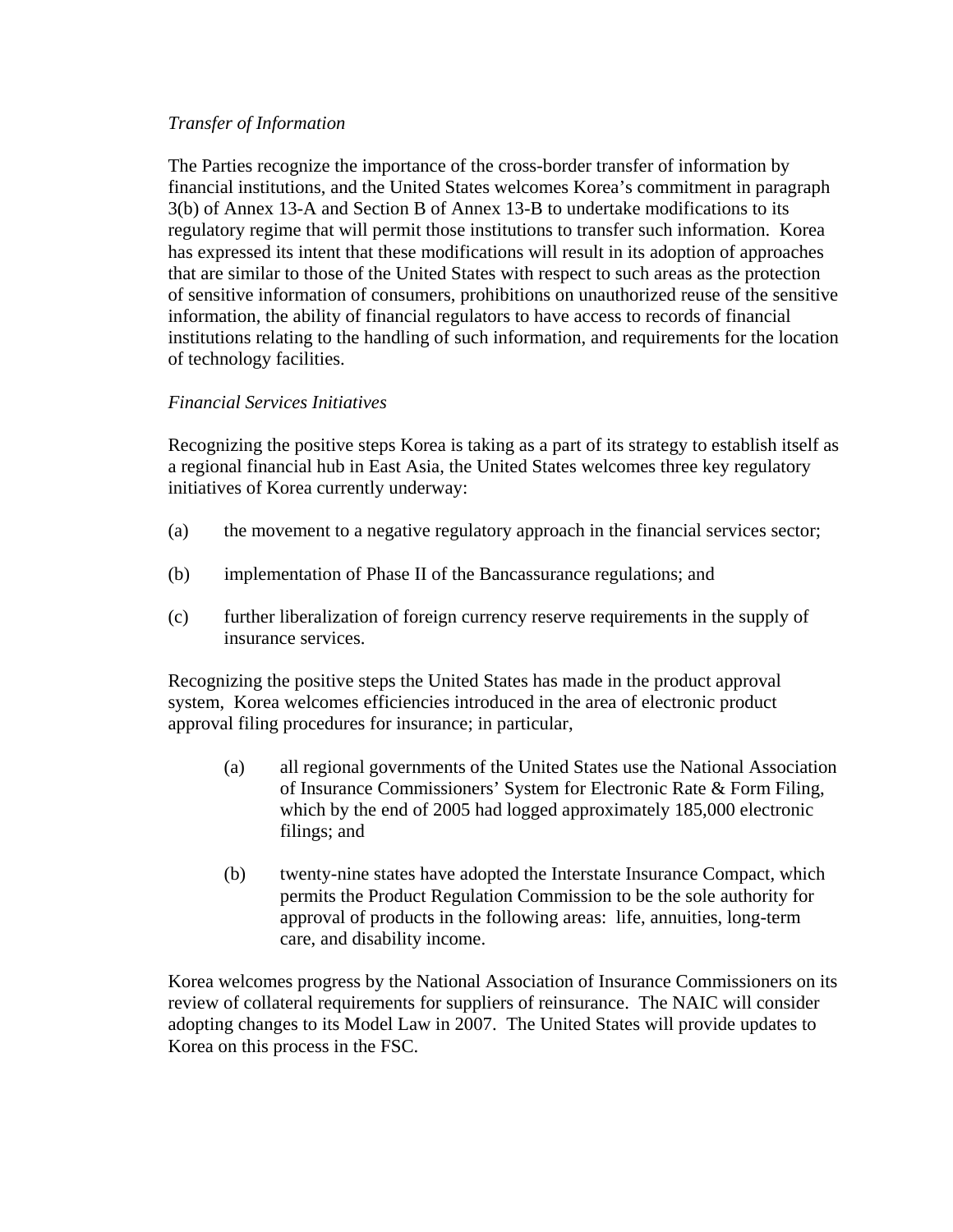# *Supply of Insurance by the Postal Services to the Public*

- 1. The United States and Korea recognize that Korea Post is currently a government agency that is not regulated as a financial institution.
- 2. The FSC shall:
	- (a) nominate at least half of the members of the Postal Finance Risk Management Committee and the Reserve Operation Deliberation Committee responsible for oversight of Korea Post's supply of insurance services;
	- (b) review any financial statements, settlement documents, or other information submitted to it by Korea Post with regard to insurance services supplied by Korea Post and, to the extent this review reveals any deficiencies, issue an opinion to that effect to Korea Post; and
	- (c) review the basic documents submitted to it by Korea Post related to insurance products supplied by Korea Post, including business operation manuals, terms and conditions of insurance, insurance premium and policy reserves calculation guidelines, and, if it identifies any deficiencies, issue recommendations with regard to necessary improvements.
- 3. Korea Post shall:
	- (a) submit to the FSC any financial statements, settlement documents and basic documents regarding insurance services supplied by Korea Post;
	- (b) conform its supply of insurance services with any opinion issued by the FSC in accordance with paragraph 2(b);
	- (c) take action on any recommendations regarding basic documents issued by the FSC in accordance with paragraph  $2(c)$ ;
	- (d) with respect to matters covered by Articles  $61(4)$  and  $67(1)$  of the Standards, obtain confirmation from KIDI or an actuarial firm registered with the FSC in accordance with Article 183 of the *Insurance Business Act*;
	- (e) in the event that the FSC issues an opinion or recommendation under paragraph 2(b) or 2(c), include the nature of the deficiency in a public notice as provided for in Article 64 of the Standards; and
	- (f) appoint the persons nominated by the FSC in accordance with paragraph 2(a) to be members of the committees for which the FSC nominates them.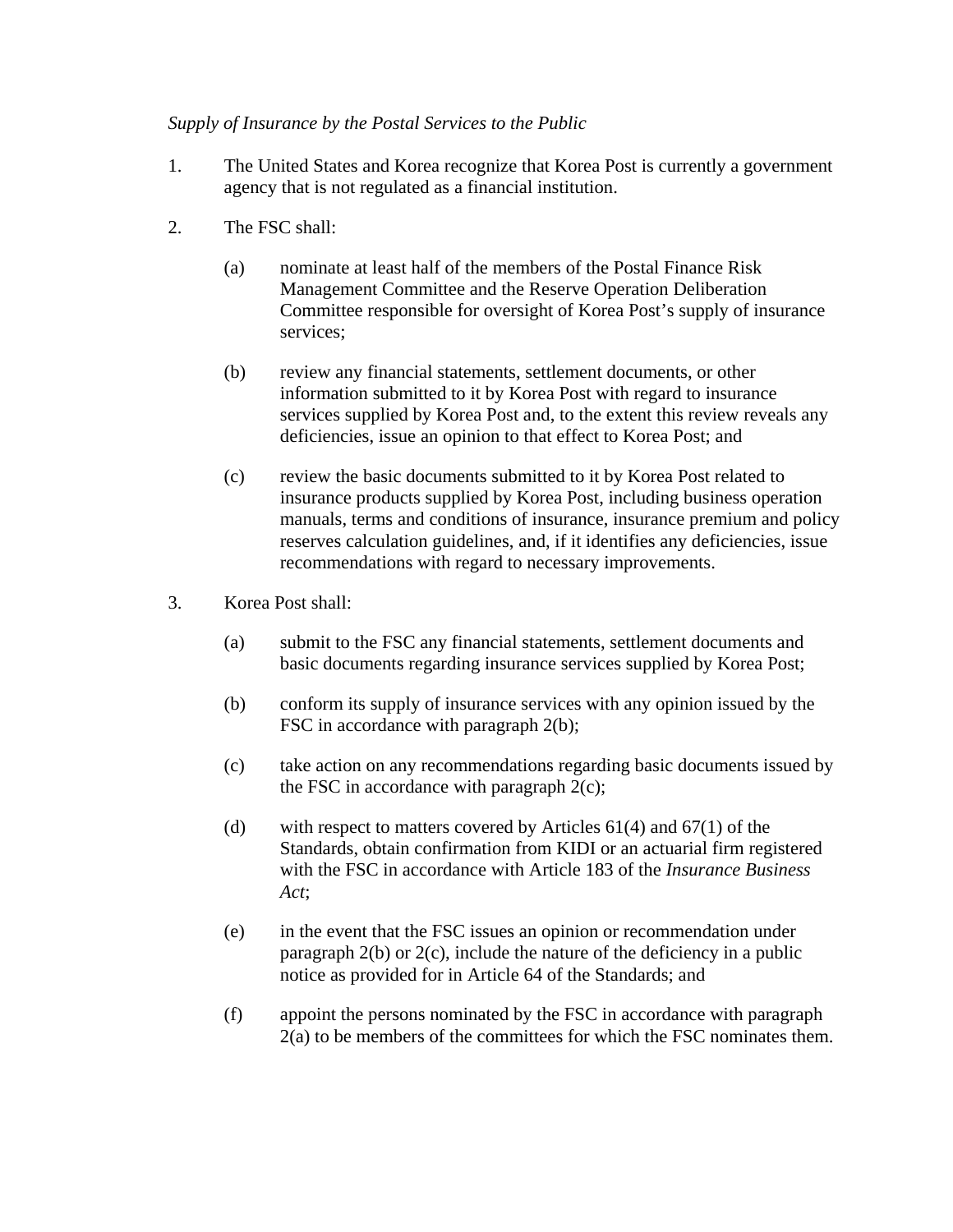- 4. In the event that Korea Post issues product-specific advertisements related to its insurance services, such advertisements shall be subject to the same approval requirements applicable to private suppliers of insurance services.
- 5. Korea Post shall not issue new products, including variable life insurance, non-life insurance, and retirement insurance. Korea Post may modify<sup>[1](#page-9-0)</sup> existing products. In the event that it does so, the FSC shall issue its recommendation under paragraph 2(c) within the period provided under Section 8 of the *Regulation on Supervision of Insurance Business*. Before increasing the value limitation on the sale of an insurance product, Korea Post shall consult with the FSC, which shall provide public notice of the proposed increase and an opportunity for public comment. The FSC shall issue an opinion with regard to the proposed increase, which shall be favorable only if the increase is no more than the amount necessary to reflect inflation, and otherwise necessary and appropriate. Korea Post shall conform its actions to that opinion.
- 6. At the request of either Party, the Insurance Working Group established in Annex 13-C (Financial Services Committee) shall discuss issues related to insurance services supplied by Korea Post, including additional steps that may be necessary to achieve the objectives of Annex 13-D (Supply of Insurance by the Postal Services to the Public) and this letter.
- 7. For purposes of this letter:
	- (a) **FSC** means the Financial Supervisory Commission or any successor agency;
	- (b) **KIDI** means the Korea Insurance Development Institute or any successor institution; and
	- (c) **Standards** means Korea Post's Notification No. 2006-18, entitled "Standards for Sound Management of Postal Savings and Insurance."
- 8. Paragraphs 2, 3, and 4 shall become effective two years after the date this Agreement enters into force. If Korea Post ceases to supply insurance services to the public as a government agency, the Parties shall consult as to how to modify paragraphs 1 through 7.

We have the honor to propose that this letter and your letter in reply confirming that your Government shares this understanding shall constitute an integral part of the Free Trade Agreement.

<span id="page-9-0"></span> $1$  For purposes of paragraph 5, modify includes to change terms and conditions as necessary to conform to insurance industry best practices or to conform to opinions or recommendations of the FSC. Modify does not include adding supplemental coverage in a manner equivalent to the creation of a new product line. New product line means insurance products covering risks other than those currently covered. Modify also does not include changing terms and conditions in a manner equivalent to the creation of a new product.